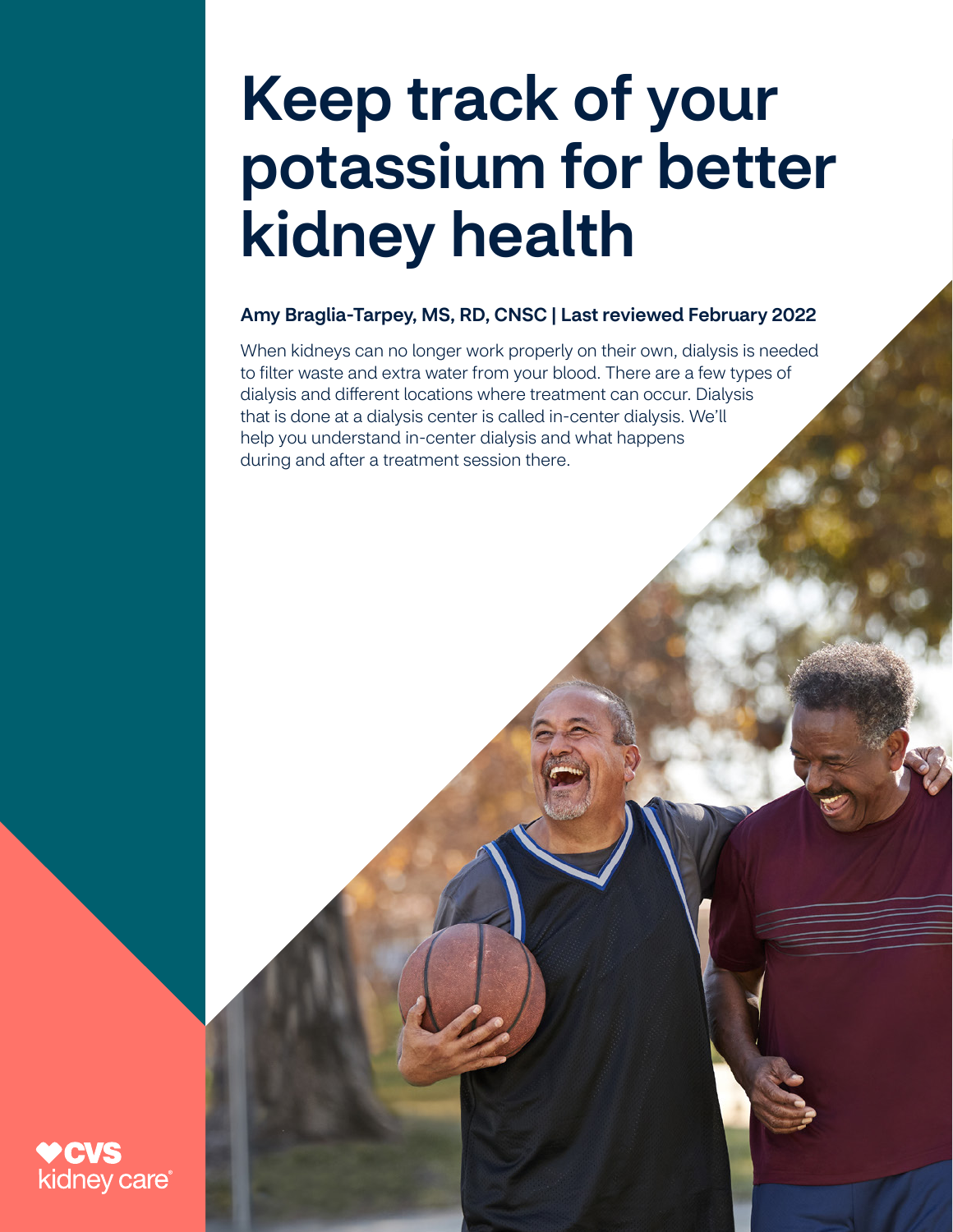We'll help you understand how potassium affects your body. And to make it easier for you when you go food shopping, we'll show you which foods are good for you to have and which you should avoid.

#### What is potassium?

Potassium is a mineral that helps nerves and muscles work properly. It also keeps your heart beating in a regular rhythm. Potassium comes from the foods we eat every day and can also come from some medications.

Because you have dialysis three days a week in a center, wastes and fluid build up in between treatments and are then removed during your treatment. This treatment schedule may make you feel tired and nauseated after your treatment and for part, or all of, the rest of your day.

#### Why potassium matters for kidney disease

Healthy kidneys keep the right level of potassium in your blood. But when they fail, they can no longer remove extra potassium. Potassium helps the body regulate fluid, send nerve impulses and regulate muscle contractions. Although some people do not notice any symptoms, too much potassium in your blood can result in muscle weakness, paralysis, an irregular heartbeat or even a heart attack.<sup>1</sup> That's why it's important to know which foods to have and which ones to leave behind.

#### How much potassium you need

People with kidney disease need to limit their potassium intake from foods and drinks to below 2,000 mg daily. Your health care team will tell you how much you can have per day. This depends on your stage of kidney disease, medications and, if you're on dialysis, the type of dialysis you use. Once you know your potassium number, you can choose the right foods to keep you healthier.

Potassium is a mineral that helps nerves and muscles work properly.